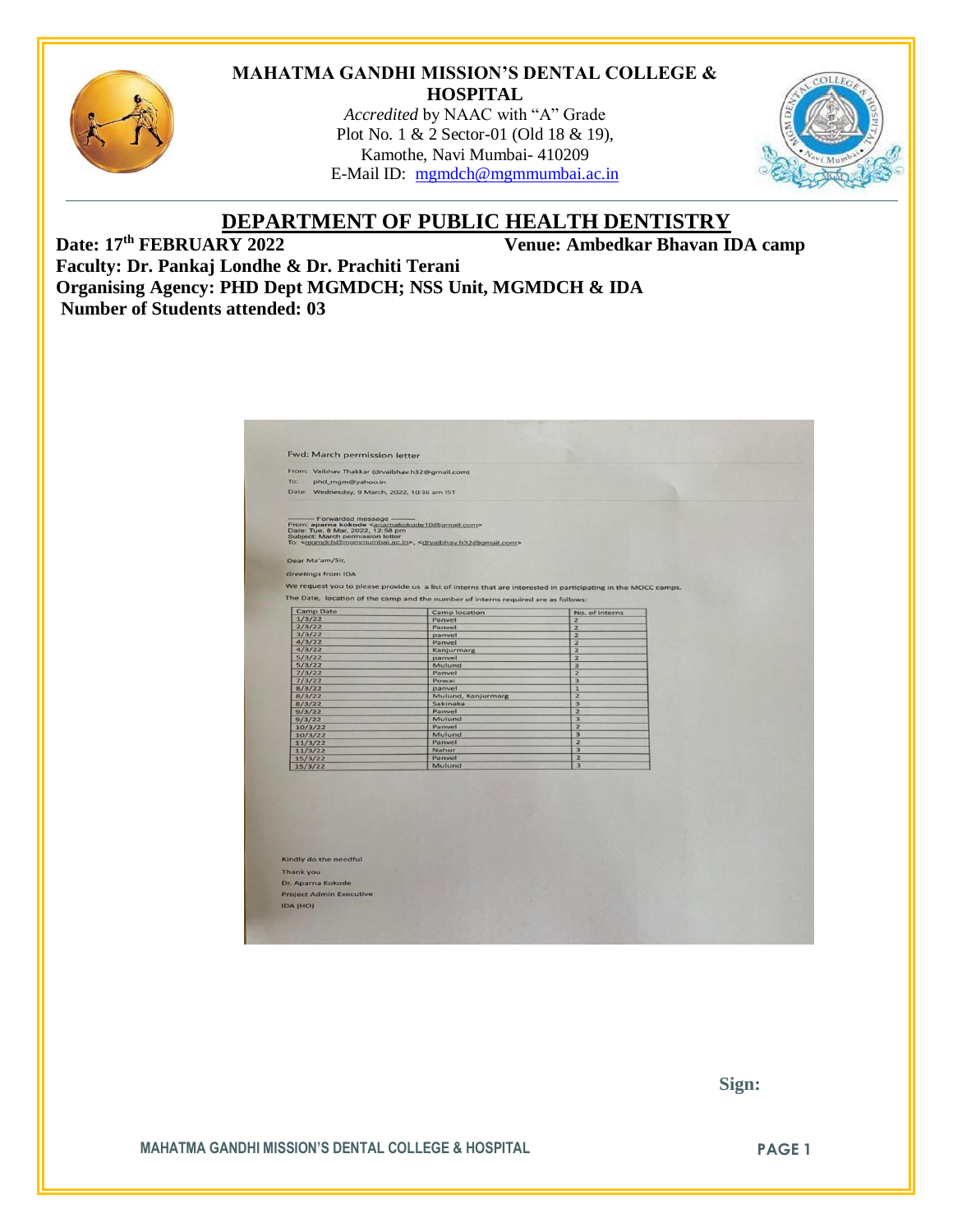## **Assessment of Oral Health Status and Treatment need of patients at Ambedkar Bhavan, Panvel**

 MGM Dental College in association with IDA constantly takes efforts of extending the oral health care to the community. The oral care initiative was also extended to patients at **Ambedkar Bhavan, Panvel** with the intention of creating awareness and providing oral health care to the patients. **Aim and objective:** 

## 1. To assess the oral health status of patients and to provide necessary Dental treatment.

2. To educate them and create awareness about oral health.

#### **Method**:

A type III examination was carried out with the use of mouth mirror and probe in day light. All the patients were assessed for oral health status and were explained the need to get the problems corrected. The patients were made aware of the existing dental problems and preventive measures were explained.

**Observations:** A total of 14 patients were examined for various dental problems. Those requiring extensive treatment were referred to MGM Dental College and Hospital, Kamothe.

| <b>Condition</b> | No. of      | Percentage     |
|------------------|-------------|----------------|
|                  | individuals | $\frac{6}{10}$ |
| Dental caries    |             | 47.7%          |
| Gingivitis       |             | 31.2%          |
| Missing          |             | 18.7%          |
| Malocclusion     |             | $6.2\%$        |





#### **Interpretation and conclusion:**

 **Dental caries is the most common problem among the patients followed by gingivitis.**

**Oral health education and prevention strategies should be implemented in order to reduce the disease burden among these patients.**

 **Sign:**

**MAHATMA GANDHI MISSION'S DENTAL COLLEGE & HOSPITAL PAGE 2**